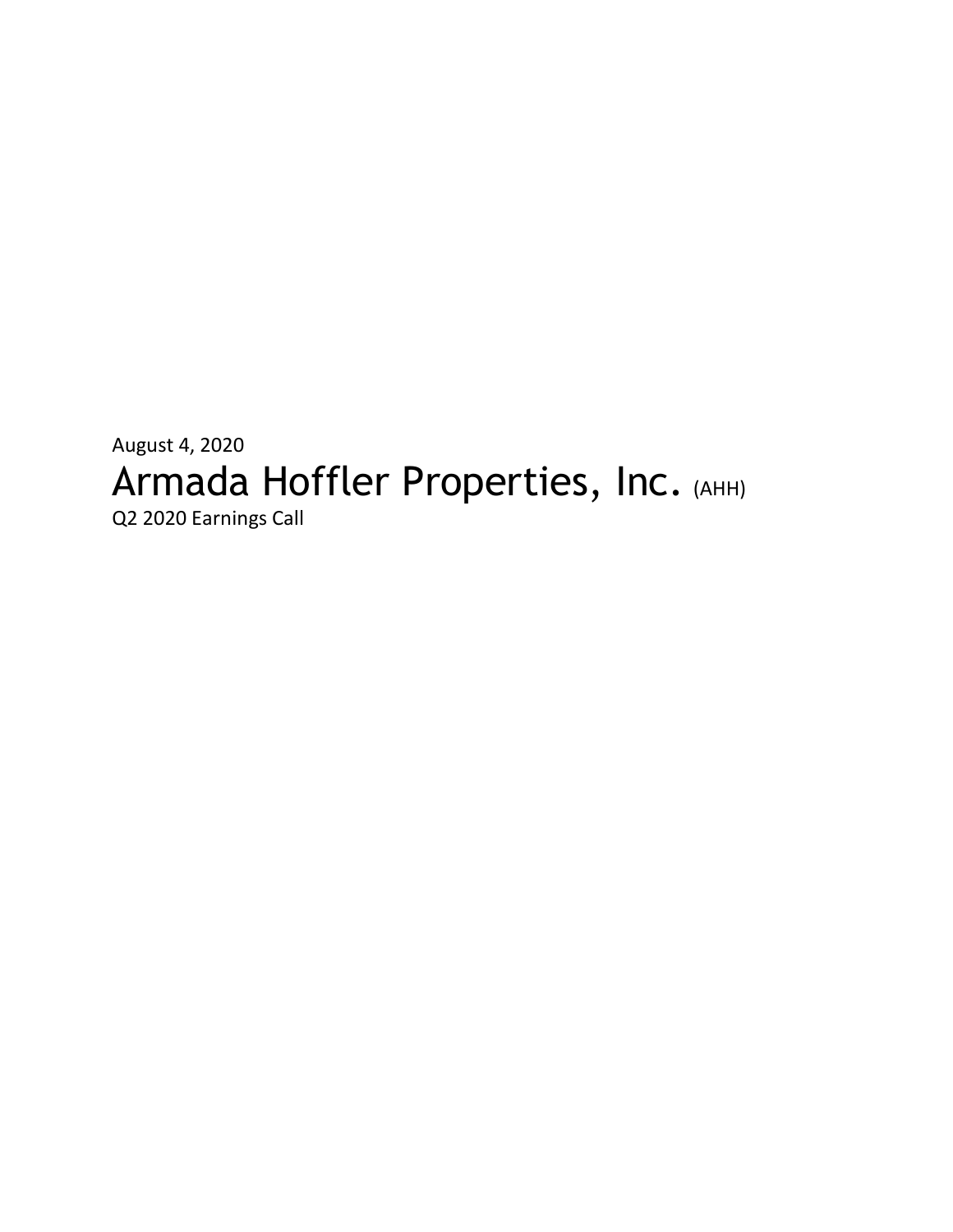#### Operator

Welcome to Armada Hoffler's second quarter 2020 earnings conference call. At this time, all participants are in a listen-only mode. After management's prepared remarks, you'll be invited to participate in a question and answer session. At that time if you have a question, please press "star 1" on your telephone.As a reminder, this conference call is being recorded today, Thursday, August 4th, 2020.I will now turn the conference call over to Michael O'Hara, Chief Financial Officer at Armada Hoffler.Please go ahead.

#### Mike O'Hara

Good morning and thank you for joining Armada Hoffler's second quarter 2020 earnings conference call and webcast.On the call this morning, in addition to myself, is Lou Haddad, CEO. The press release announcing our second quarter earnings along with our quarterly supplemental package were distributed this morning. A replay of this call will be available shortly after the conclusion of the call through September 4th, 2020. The numbers to access the replay are provided in the earnings press release. For those who listen to the rebroadcast of this presentation, we remind you that the remarks made herein are as of today, August 4th, 2020, and will not be updated subsequent to this initial earnings call. During this call, we will make forward-looking statements, including statements related to the future performance of our portfolio, our development pipeline, impact of acquisitions and dispositions, our mezzanine program, our construction business, liquidity position, our portfolio performance and financing activities as well as comments on our guidance and outlook. Listeners are cautioned that these statements are subject to certain risks and uncertainties, many of which are difficult to predict and generally beyond our control, particularly in light of the adverse impacts of the COVID-19 pandemic on the U.S. and global economies. These risks and uncertainties can cause actual results to differ materially from our current expectations and we advise listeners to review the forward-looking statement disclosure in our press release this morning and the risk factors disclosed in documents we have filed with, or furnished to, the SEC. We will also discuss certain non-GAAP financial measures, including but not limited to FFO and Normalized FFO. Definitions of these non-GAAP measures, as well as reconciliations to the most comparable GAAP measures, are included in the quarterly supplemental package, which is available on our website at [www.armadahoffler.com.](http://www.armadahoffler.com/) I'll now turn the call over to Lou.

## Lou Haddad

#### Thanks Mike.

Good morning everyone and thank you for joining us today. As we all continue to fight the pandemic in our own ways, we express our gratitude to those who are battling for us on the front lines and pray for all who have been affected by COVID-19. We are grateful that the health and well-being of our employees and their families remain largely unaffected by the virus and that our company remains strong and optimistic about our future. Obviously, we must all remain diligent in our activities and stay prepared for potential setbacks.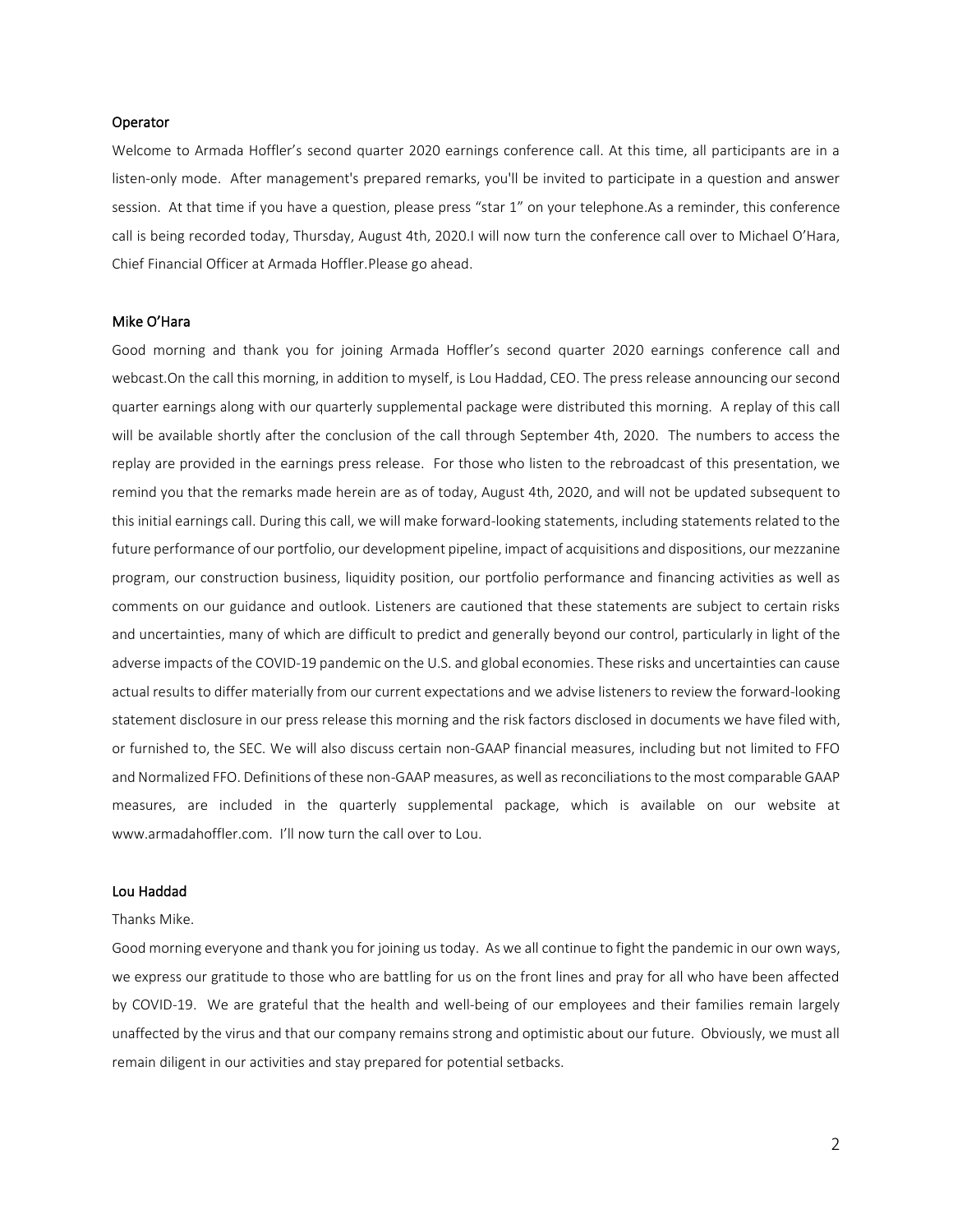As you saw from our earnings release this morning, and the various press releases we've issued over the last few weeks, we have been extremely busy at the company over the last few months. Our activities have been consistent with the formula we've employed during the last 4 recessions that the company has endured. Strengthen the balance sheet, work with your tenants, cut expenses and, most importantly, be ready to outperform your peers in the subsequent recovery. After my remarks, Mike will relay to you how we've bolstered our liquidity position to prepandemic levels, maximized rent collections to nearly normalized levels, and reduced expenses. Prior to that, I will focus on the last and most important facet of our strategy, positioning the company for growth in the subsequent recovery. Although the improvement in the economy has been uneven to date and most probably will still incur some setbacks, we believe the most likely case to be a slow, bumpy climb back to normalcy over the next 18-24 months. We believe that with our multiple property types and operating divisions, we will thrive in such an environment; much as we have done in the past. Today we reported earnings of 29 cents of normalized FFO for the quarter. This result combined with 32 cents from the first quarter gives us the highest earnings during any 6-month period in our history. Although the second half will not be quite as strong, primarily due to over a hundred million dollars of asset sales and, to a lesser extent, bad debt assumptions, we are confident in our guidance for the year in the range of \$1.09-\$1.13 per share. Although there remains a material amount of uncertainty surrounding the effects of the virus on the economy, as a company that has a hard won reputation for transparency, we think that it is important to offer guidance based on the information we have available to us and our best projection of our company performance for the remainder of the year. Our guidance reflects the proactive measures we've taken to strengthen the balance sheet as well as taking into account the various effects the pandemic may have on our company, tenants, and clients. As Mike walks you through the components of our guidance later in the call, please know that this level of performance is only made possible through the efforts of a seasoned, dedicated, and motivated group of professionals who have risen to the occasion under extremely adverse conditions to stabilize our operations. On behalf of our board of directors, our heartfelt thanks to our team for the passion, determination and excellence they continue to display. While we are extremely proud of the accomplishments to date, we are most excited about the moves being made to position the company for a return to growth with the eventual upswing in the economy. Long before the pandemic, we embarked on a long-term disciplined rotation out of much of our older, non-core retail centers into higher quality multi-family and mixed-use assets both through development and acquisition. The 7-asset sale completed in the second quarter was a major step in the continuation of this process. As a part of this strategy, we intend to continue the disposition process with a few smaller retail assets. These dispositions, a strong cash position, the anticipated payoff of 3 mezzanine loans, and measured use of the preferred stock ATM, give us the capital to potentially restart the development process and pursue additional acquisitions later this year. To that end, we are proceeding with the acquisition of the Edison apartment complex in Richmond, Virginia as previously disclosed in our original 2020 guidance. This 174-unit asset was developed by our predecessor company in partnership with an experienced Richmond-based multi-family developer. As such, current ownership includes several members from our management team and board of directors. The building could not be acquired until this year due to the historic tax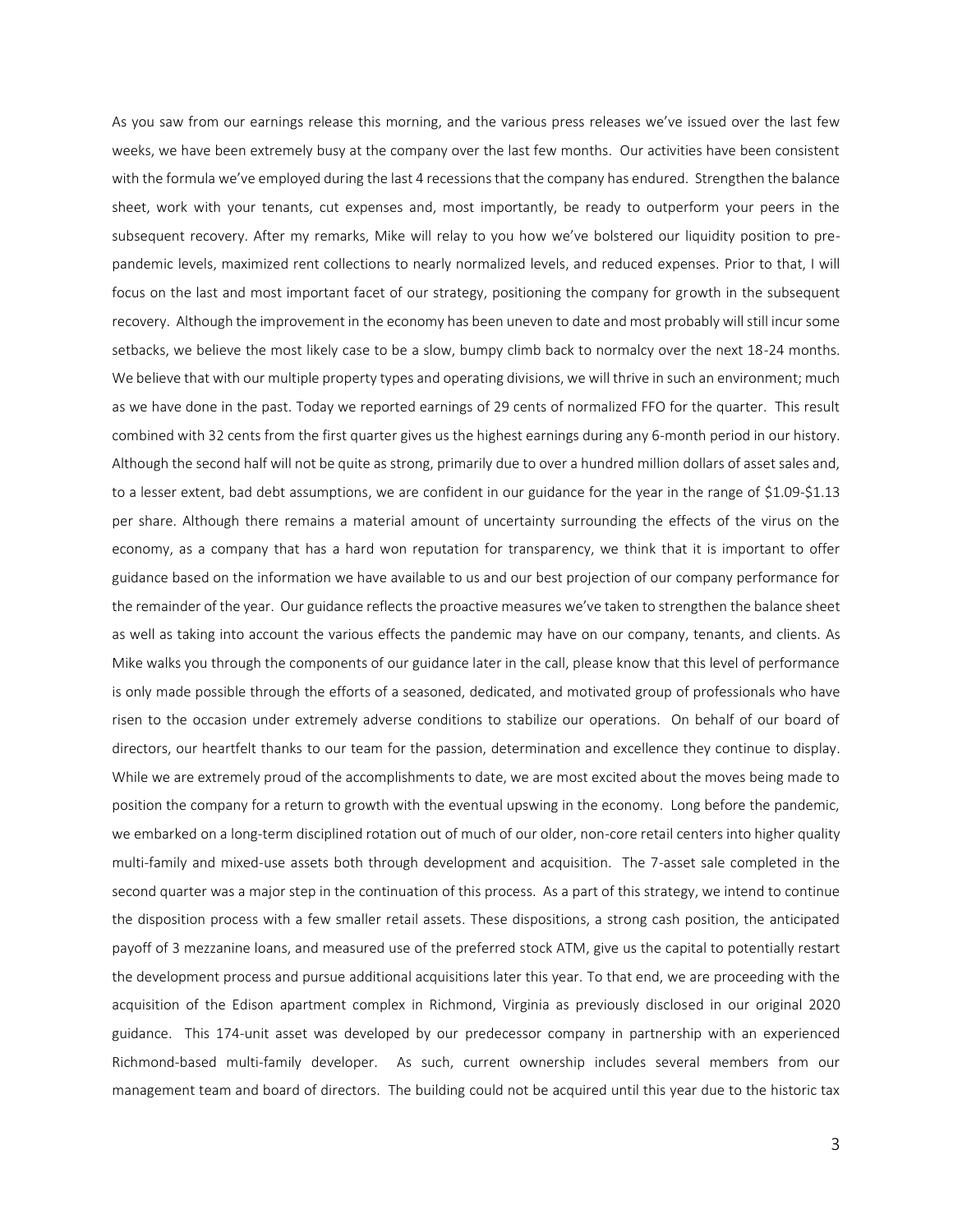credit structure of the entity. The complex is within sight of the state capital and has achieved high occupancy and increasing rents for several years. We will be acquiring the asset at a 6.75% cap rate which equates to a 25 million dollar purchase price with the 7 and a half million dollars of equity paid in the form of OP units priced at 12 dollars in keeping with our track record of selling units at a premium to the current stock price. We appreciate our 40% joint venture partners vote of confidence in our company by taking units priced at a meaningful premium to the current market price of our common stock. With our increased focus in the multifamily sector, we've created a new division internally to manage the operations, growth, and opportunities we are seeing in this asset class. This group will focus on a rapidly expanding portfolio and targeted acquisitions combined with a robust pipeline of high-quality apartment developments taking shape. The new division is comprised of seasoned individuals with considerable multi-family experience who have been selected from existing development, construction, and asset management personnel to spearhead all aspects of this initiative. With this increased focus on multifamily, we expect this piece of our business to expand at a faster rate than the office and retail segments, while we strive to grow the portfolio as a whole. To be clear, mixed-use assets, CBD office, and high-quality grocery-anchored retail will also continue to be significant drivers of growth and value for the company. The key to our forty-year track record of success has been the strength of our diversified platform and the flexibility it affords us to adapt and capitalize on the ever-changing landscape of commercial real estate. Over the next few months we expect to establish a timeline for the ramp up of the previously halted development pipeline as well as new opportunities that have come our way. Our expectation is that we will be able to enhance the return on cost of new developments that break ground over the next several months due to our construction division's ability to procure lower subcontractor pricing than was previously estimated. Meanwhile, we have delivered the last two projects from our previous pipeline. Summit Place, one of two student housing complexes in Charleston, South Carolina, is now open and stands at 98% pre-leased for the upcoming 12 months. This asset along with Hoffler place, which is fully leased, gives us two high-quality assets on the historic Charleston peninsula. And combined with our asset at Johns Hopkins University, our student housing portfolio stands at over 95% pre-leased. We've also delivered the Wills Wharf office building at Baltimore's Harbor Point. This trophy office building is nearly 50% leased after the WeWork termination, and we are in negotiations with two high-credit tenants that would fill the rest of the vacancy. Despite the slower pace of lease negotiations due to the pandemic, with the encouraging amount of activity in this sub-market, we are hopeful of having new leases in place by year-end. Turning to the construction business. We continue to collect third party fees at a very brisk pace. As most of you know, this substantial income generator is uniquely ours across the REIT universe. You'll recall that we entered the year with one of our largest third-party contract backlogs ever. As you can see, we ended the quarter with nearly 200 million dollars in remaining contract value, a total that will take us well into 2021. In addition to adhering to all local pandemic guidelines, we have initiated protocols for temperature testing, protective procedures and safety gear at all of our construction jobsites. Our construction group has maintained this high rate of production and profitability despite the difficult conditions. This performance is no different than what we have come to expect from these professionals, and we greatly appreciate their dedication to the company. Assuming no change in government guidelines, we expect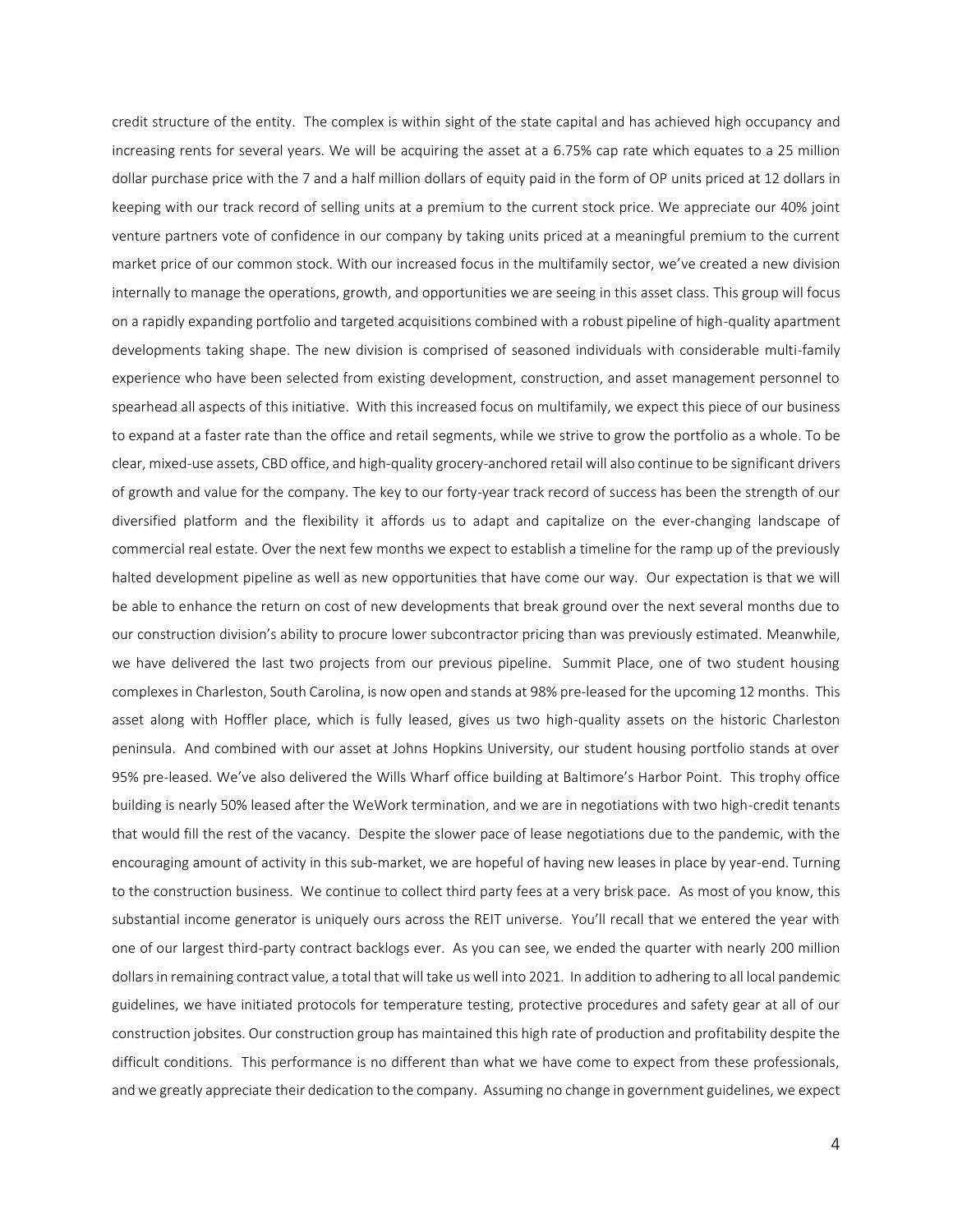this division to earn around 7 and a half million dollars of gross profit which is in line with our previously disclosed estimates. As I said earlier, we look forward to using the unique advantage this division gives us by tightening budgets and schedules on our upcoming development projects. The mezzanine lending program is also yielding very robust income. This aspect of our business, made possible through long-term relationships with seasoned developers and the steady influence that we enjoy through our construction division, will contribute over 17 million dollars of net income for 2020. In keeping with the optionality that this structure provides to us, We expect three of these loans will be retired over the next several months. One, through a pre-negotiated, discounted purchase price-for the Nexton square lifestyle center in the Charleston area. One is on the market-the Delray Whole Foods center, and lastly, Annapolis junction, where we hope to negotiate a purchase. We believe that our ability to create a favorable tax and earnout structure for our partner will prove to be more advantageous to him than taking the property out to market. With these three payoffs, and only the Interlock loans active in 2021, we expect this aspect of our business to diminish over the next few years. This is in keeping with our previously stated goal of using more of our capital and human resources on our own projects to more quickly grow Net asset value. Six months ago, we were on the cusp of achieving one of our long-term goals, financial metrics consistent with supporting a share price in excess of \$20, and we were well on our way to a two-billion-dollar market cap. Even with those lofty achievements, we recognized that to sustain and, ultimately eclipse that level of performance, we would need to incrementally refine our business model over the subsequent several quarters. The adjustments entail decreasing the percentage of traditional retail in our portfolio while enhancing our commitment to the multifamily and mixed-use sectors. Also underway is the planned reduction of the mezzanine loan component of our income coupled with the overall reduction in leverage. Although we could not have foreseen the subsequent disruption caused by the pandemic, and we certainly don't want to downplay its horrific human cost, it has enabled us to accelerate these initiatives in a meaningful way. As the company's largest equity holder, management believes the current share price does not come close to representing the value of our diversified high-quality portfolio and our construction and development businesses. Over the next few quarters, we believe that investors will recognize the demonstrable strength of our diversified model and the quality of our portfolio. We expect investors will reward the company in much the same way as they have in previous years. As most of you know, through 2019, we more than tripled the returns of the REIT index over the preceding 5 years. Before I turn it over to Mike, I'd like to thank our board for the swift action in re-instituting our dividend. We believe that it was very prudent to suspend the dividend in early April with so many unknowns surrounding our industry. Although we are far from sounding the all-clear, we believe that our strong results and even stronger prospects for growth over the next couple of years, merit a re-initiation of the payments with an eye towards a measured ramping of the dividend level. Mike.

## Mike O'Hara

Thanks Lou. Good morning, these are certainly unprecedented times and I hope you and your families are healthy. Three months ago, on our last earnings call, we discussed how we are reacting to the uncertainty of the pandemic's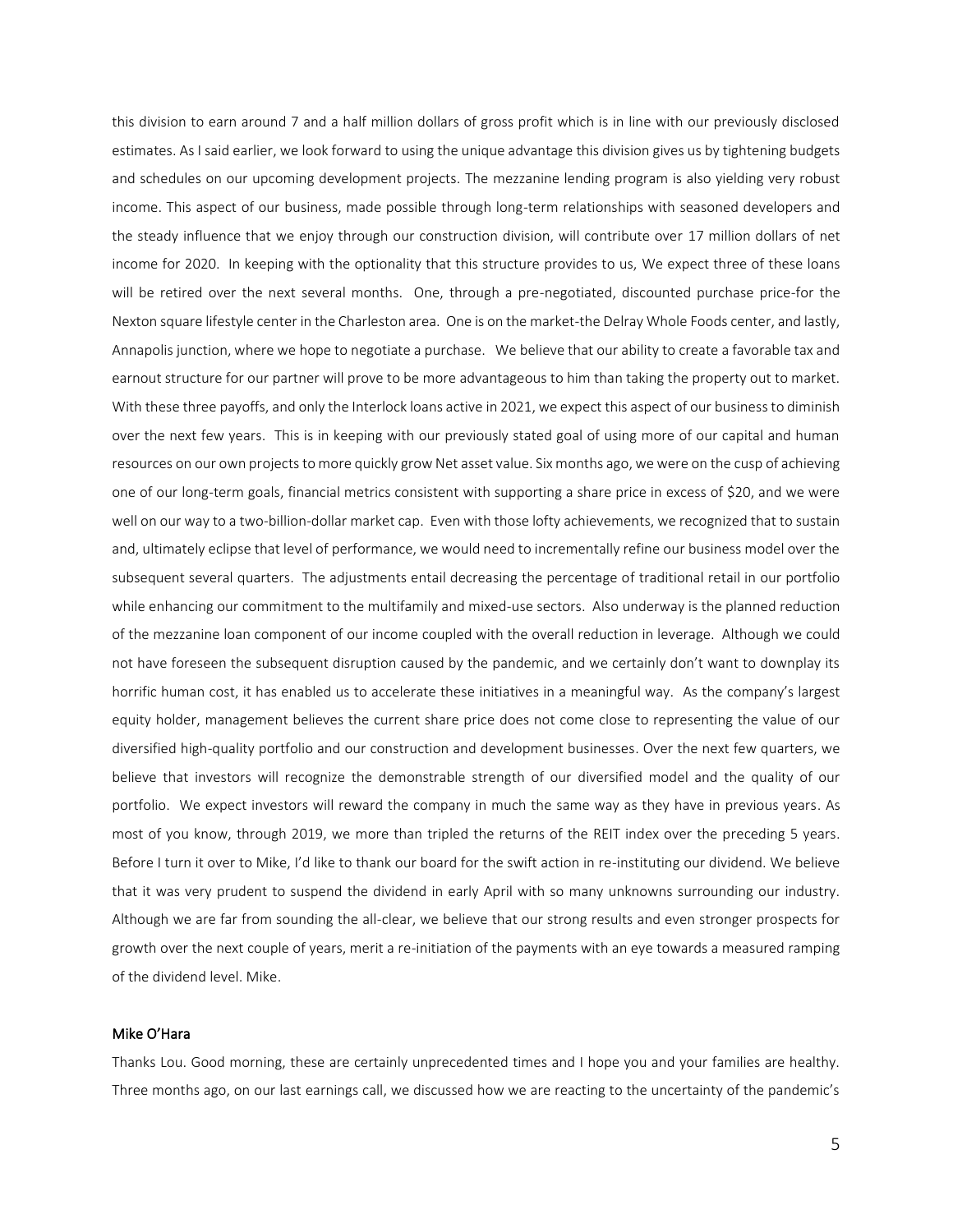impact on the health and economy of the country. With this uncertainty, we took steps to prepare the company for the worst. Fortunately, at this time, it looks like the country is on the road to recovery, all be it bumpy, and we look forward to repositioning the company and taking advantage of the opportunities we are seeing. For the second quarter, we reported FFO of 28 cents and Normalized FFO of 29 cents per share. The effects of the pandemic on the quarter include deferred rent of 5.4 million dollars and bad debt write offs of 1.2 million dollars. We are projecting another 1.5 million dollars of bad debt through the end of the year from a combination of rent abatements and bankruptcies. We believe this is a conservative estimate given the current economic environment. The portfolio has performed well in the second quarter under the circumstances with rent collections of 87% portfolio wide, and we expect 96% for the month of July. We have agreements granting rent deferrals with 90% of the tenants that requested them, with the deferred rent being paid over the next 3 months to multiple years depending on the structure. These run the full range from simple letter agreements to lease amendments, renewals, and lease extensions. Please see the new pages we added to the Supplemental Package with detailed information on rent collections and deferrals starting on page 27. Our core operating portfolio occupancy for the second quarter was strong at 94 percent, with office at 97, retail at 95, and multifamily at 88. Multifamily occupancy was down compared to last quarter due to the seasonality of the two student housing projects. Without the effect of the student housing properties, occupancy was 94 percent for multifamily, which is higher than last quarter. The pandemic certainly had a huge impact on our Same store NOI in the second quarter, GAAP was negative 6.7% and cash was negative 28.8%, with retail negative 44.9 percent on a cash basis. The cash NOI numbers exclude 4.3 million dollars of deferred rent. Without the effect of the deferred rent, same store NOI was negative 3.8 percent and retail was negative 6.7 percent. Our releasing spreads were strong this quarter with both office and retail positive on a GAAP and cash basis. Office was positive 8.6% on GAAP and 4.7% on a Cash basis. Retail was positive 7.7% on GAAP and 5.5% on a Cash basis. For further details on the second quarter, please see our supplemental package that was published this morning. We continue to take action to strengthen the balance sheet for the recession and future growth. With our common stock trading at current levels, we are utilizing other sources of capital including asset sales and issuing preferred stock under our ATM program. In May, we sold seven unencumbered retail centers for 90 million dollars. Use of proceeds included, paying down the credit facility by 62 million dollars, with the remainder in cash. We continue to review our portfolio to identify disposition candidates for additional capital. We currently have two additional dispositions of unencumbered assets under LOI that would raise approximately 13 million in cash. In addition to asset sales, we have been active with the preferred stock portion of our ATM program that we put in place last quarter. Through last month, we raised 16.3 million dollars at an average price of \$22.88 for a yield of 7.4 percent, and we plan on continuing to be active, assuming favorable market conditions. Given the temporarily depressed level of our common stock, we believe preferred stock and asset sales are our lowest cost of capital at this time. With these steps, we have enhanced our liquidity position. At quarter end, we had 75 million in cash and 20 million available under our credit facility. In addition, we raised \$16.2 million of cash through the preferred ATM after the quarter end.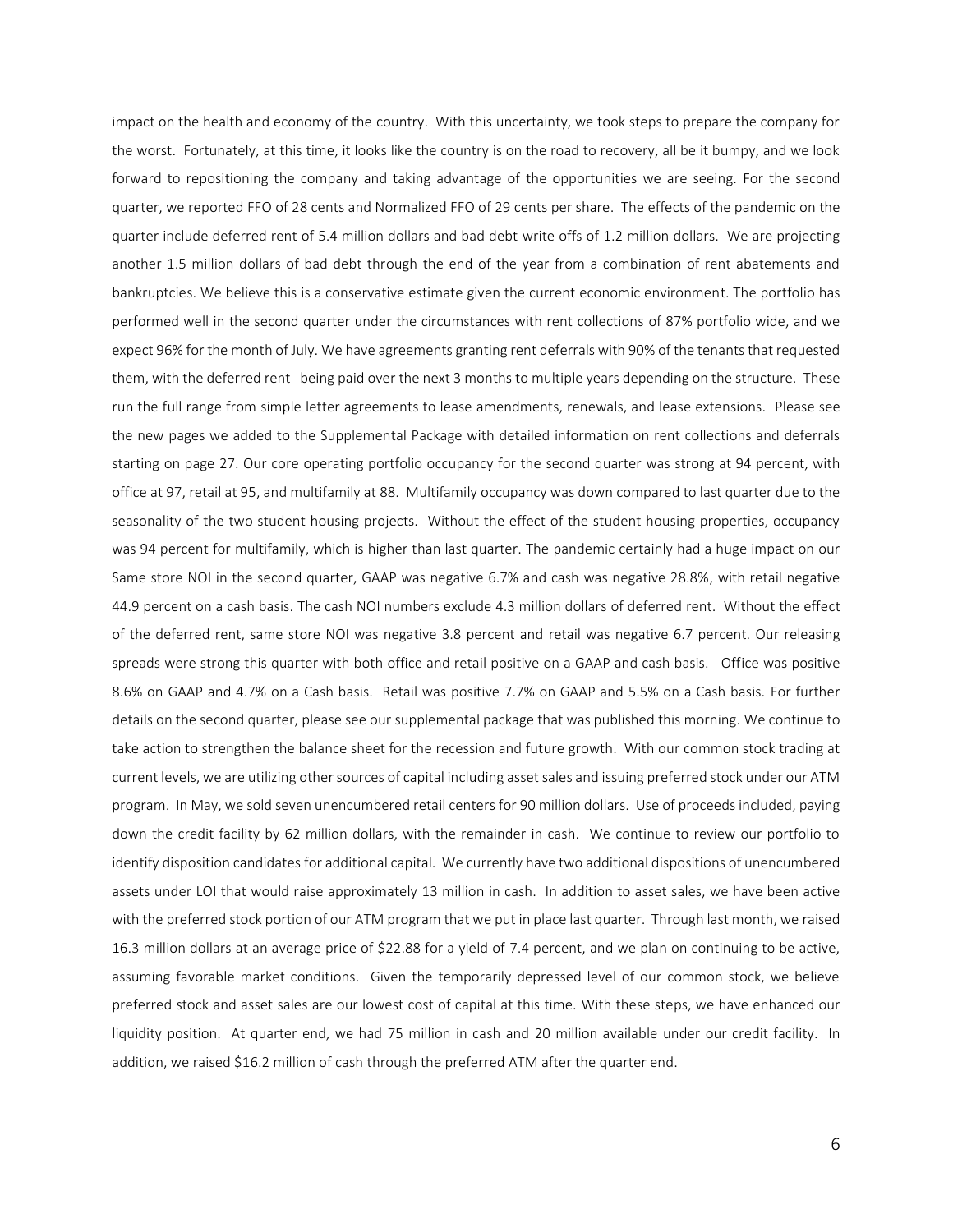As discussed last quarter, we took steps to position the company immediately after the pandemic became apparent in March. These steps included deferring development projects, non-essential cap ex, and acquisitions as well as reducing expenses including pay cuts for the board and CEO and, lastly, suspended the common dividend. At this time, we have not started any of the suspended development projects but hope to do so over the next several months, if the economy continues to stabilize. Currently, two projects are in the final stages of development, Wills Wharf and Summit Place. The remaining costs to complete these projects will be funded by the construction loans, and therefore no immediate cash requirements. As for redevelopment, the Town Center redevelopment projects are well under way. Columbus Village is now 91% leased and close to completion. The renovations of the Cosmopolitan Apartments continue, but now at a slower pace to conserve cash. The expected cash requirement for these projects is 7 million dollars for the remainder of 2020. We have three development projects that were suspended in the second quarter. The total cost to date of these projects is 23 million including 14 million for the cost of the land. Other than minimal land carry costs, there are no other future cash requirements until construction is commenced. In summary, the total remaining 2020 cash requirements for the development and redevelopment projects are 7 million dollars. As for our mezzanine loan program. two projects are currently under construction, the Interlock and the Solis at Interlock, both of which are located in Atlanta and are scheduled to be completed in the second quarter of next year with the loans expected to be outstanding at least through 2021 to allow for stabilization. We believe both projects are trophy assets that will sell for low cap rates, resulting in significant profits for our partners. As with our development projects, we have no remaining 2020 cash requirements, with the project construction loans funding all remaining costs to complete. With the sale and the loan payoffs of the Delray Whole Foods center and Annapolis Junction being delayed due to the pandemic, we decided to stop recognizing GAAP interest income on these loans effective April 1st. We believe this is prudent to allow for an extended hold period due to the pandemic. As discussed in the past, all mezzanine projects were underwritten to the same standard as our own development projects and we are happy to assume ownership. We believe all of these are top quality assets with long term value, and we are planning on exercising our discounted purchase option on Nexton Square and as Lou said, we are negotiating to acquire Annapolis Junction. As we have discussed in the past, the mezz program will become a smaller portion of our business. With the expected payoff of the three loans this year, only the two Interlock loans will be outstanding in 2021 thus resulting in a substantially smaller mezz program going forward. As for future mezz activity, we will be focused on projects that are smaller and have shorter schedules from inception to payoff. As for debt maturities, we have no maturities for the remainder of 2020 and four loans mature in 2021. We began discussions with the lenders on all four loans and we do not anticipate any issues getting these refinanced. As discussed in the past, our debt strategy has been a targeted mix of 50 percent fixed and 50 percent variable rate debt, along with an interest rate hedging strategy. This past quarter, we continued to be active with our hedging strategy. We bought 100 million dollars of LIBOR caps at 50 basis points for three years. At June 30th, 61% of our debt was fixed and 100 percent was either fixed or hedged. The weighted average interest rate as of June 30th was 3 percent. With these moves and with the current LIBOR forward yield curve, interest expense is expected to be low for the next couple years which lowers our fixed charge,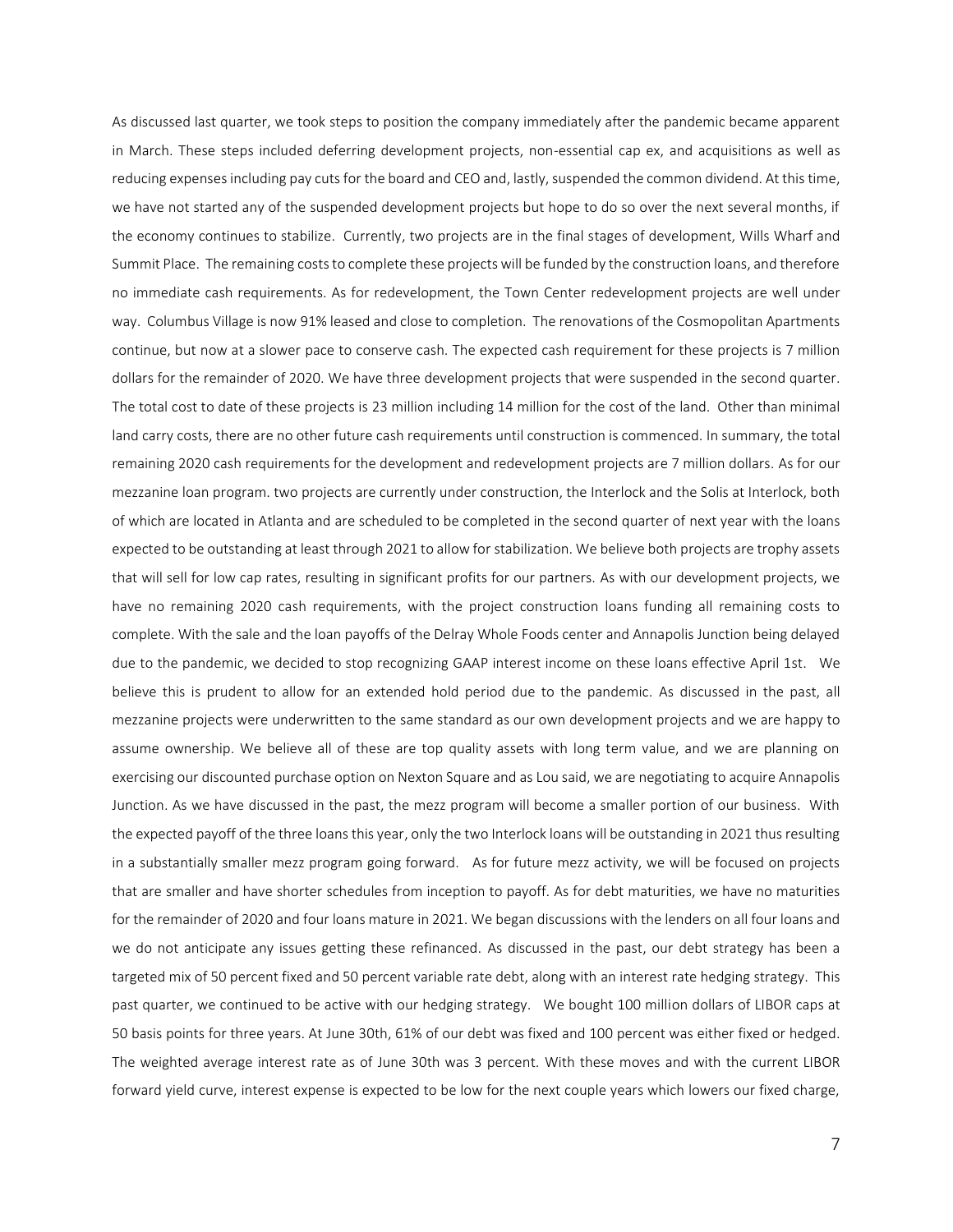thereby increasing our coverage. As Lou discussed, we issued updated 2020 guidance of \$1.09 to 1.13 of normalized FFO per share. This guidance includes an additional 1.5 million dollars of projected bad debt, selling two properties for 13 million dollars, acquiring Nexton Square, the Edison apartments, and raising additional capital through the preferred ATM. The details of our guidance are on page 6 of our supplemental package. In these uncertain times, we will continue to be transparent and keep you informed as it affects our company. Now I'll turn the call back to Lou.

### Lou Haddad

Thanks, Mike. Before we start the question-and-answer period, I'll mention that although it might have gotten lost in the midst of the pandemic, the decision to opt out of MUTA as well as the adoption of several other best practices, serve to enhance what we believe was an already stellar ESG stance. I hope you can find time to take a look at our 2019 sustainability report and related enhancements on our website. The current state of affairs only emphasizes the need for good corporate citizenship. Operator, we would now like to begin the question and answer session.

#### Q&A Session

#### Operator

[Operator Instructions] Our first question today comes from Dave Rogers of Baird.

#### Dave Rodgers

I wanted to maybe start, Lou, on the acquisition side, you kind of made 2 comments. One is more multifamily in the future and then potentially more acquisitions as the year moves on and as you move into 2021. So maybe tell us what you're seeing out there and how you think that maybe some of the multifamily acquisitions from a yield perspective will fit in with the portfolio and kind of get you to the goals that you're looking for.

#### Lou Haddad

Sure. Thanks, Dave. The -- well, first up is the one we just announced this morning, which is a great project for us. It's been a great project for a number of years. This is our first opportunity to bring it into the REIT. And we're happy to take stock or OP units in exchange for that equity. It's going to be a great addition to the portfolio. Secondly, as we also mentioned, we're hopeful of getting control of Annapolis Junction, which is a great asset, right outside of Fort Meade. And our expectation is that we'll be able to consummate a deal here in the not-too-distant future. Beyond that, the -- what's really taking shape is a lot of exciting opportunities in our development pipeline. As we had preannounced -- or as we announced that pipeline pre-pandemic, you'll recall that the majority of what was in those projects was multifamily, with one pure multifamily at Chronicle Mill outside of Charlotte as well as Roswell, Georgia, where it has a substantial portion of multifamily. The opportunities that we're seeing coming our way are largely those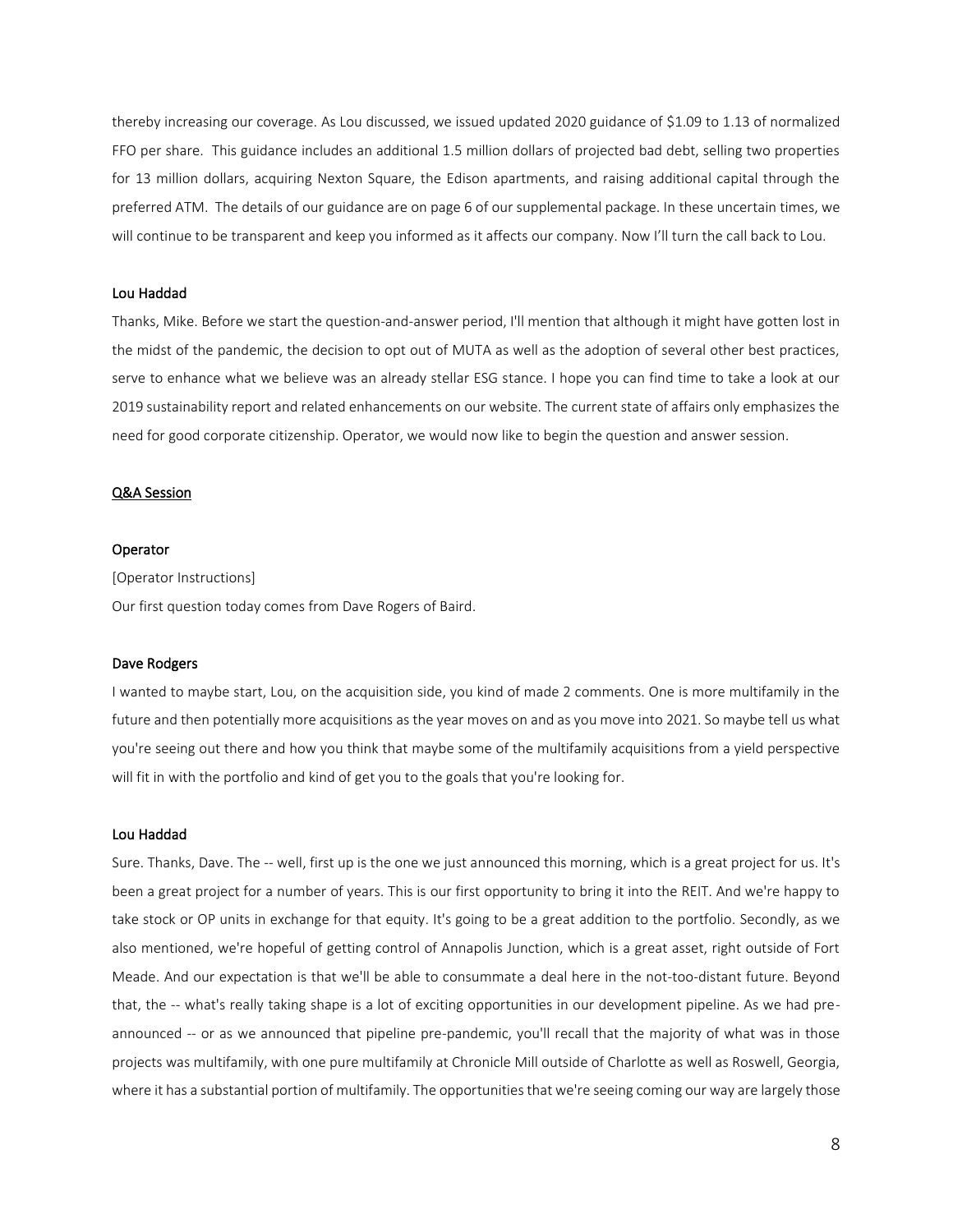multi -- in the multifamily sector in really strong markets in the Southeast. And at this point in time, we are basically just cherry picking and deciding which ones that we want to execute on. So we -- this is all in keeping with the same rotation that we talked about a year ago when we did our first portfolio review, our extensive portfolio review and came up with the assets that we wanted to sell, which we subsequently executed on. And you'll see that rotation continue. I believe that where we end up is somewhere around 1/3, 1/3, 1/3 as far as office retail and multifamily, at least in the foreseeable future. And we're very comfortable with that kind of a mix.

#### Dave Rodgers

Great. Maybe second on Charleston, obviously, great success on the lease-up of the 2 student housing assets there. Maybe any additional detail, if you said at the beginning of the call, I may have missed it. But were these just kind of one- off student leases? Was there a master lease from the university? Any clauses about COVID that we should just be aware of? And I guess, how these end up shaping up relative to pro forma? They leased up pretty quickly this year.

#### Lou Haddad

Yes. Obviously, we're very pleased with the lease-up on the student housing section. No, there aren't any master leases of any note in any of the 3 properties. Those were all one-off. And with -- in the case of Charleston, there are simply 12- month leases with no contingencies whatsoever. At John Hopkins, students do have the ability for a significant penalty to get out of their lease, at least the preponderance of those leases contain that clause. They contain that clause from the beginning. We don't anticipate a whole lot there. With regard to pro forma, I'll tell you, to be frank, that second student housing project in Charleston is not where we wanted it to be pro forma-wise. We want to make sure it was full. We'll worry about rent escalations later. But the initial lease-up contains some incentives and, therefore, isn't where we want it to be from a return on cost standpoint. But our expectation is that it will stabilize over the next few years and be a great asset for us.

#### Dave Rodgers

Great. Maybe last question for Lou, you and Mike, just with regard to capital and liquidity, Mike, you ran through the liquidity, which I appreciate. But maybe go back to the dividend and reinstating the common dividend. I think after the first quarter call, you had said that you guys were pretty comfortable putting the dividend back in place at a lower rate, which I understand. On the flip side, you had also indicated that leverage was a little higher coming into this than you wanted. So I guess, maybe help just bridge the gap of reinstituting the common dividend that you didn't need for taxable reasons for the rest of the year and then also issuing on the preferred ATM, which will serve to increase leverage again. So I just tying those comments, that would be helpful.

# Mike O'Hara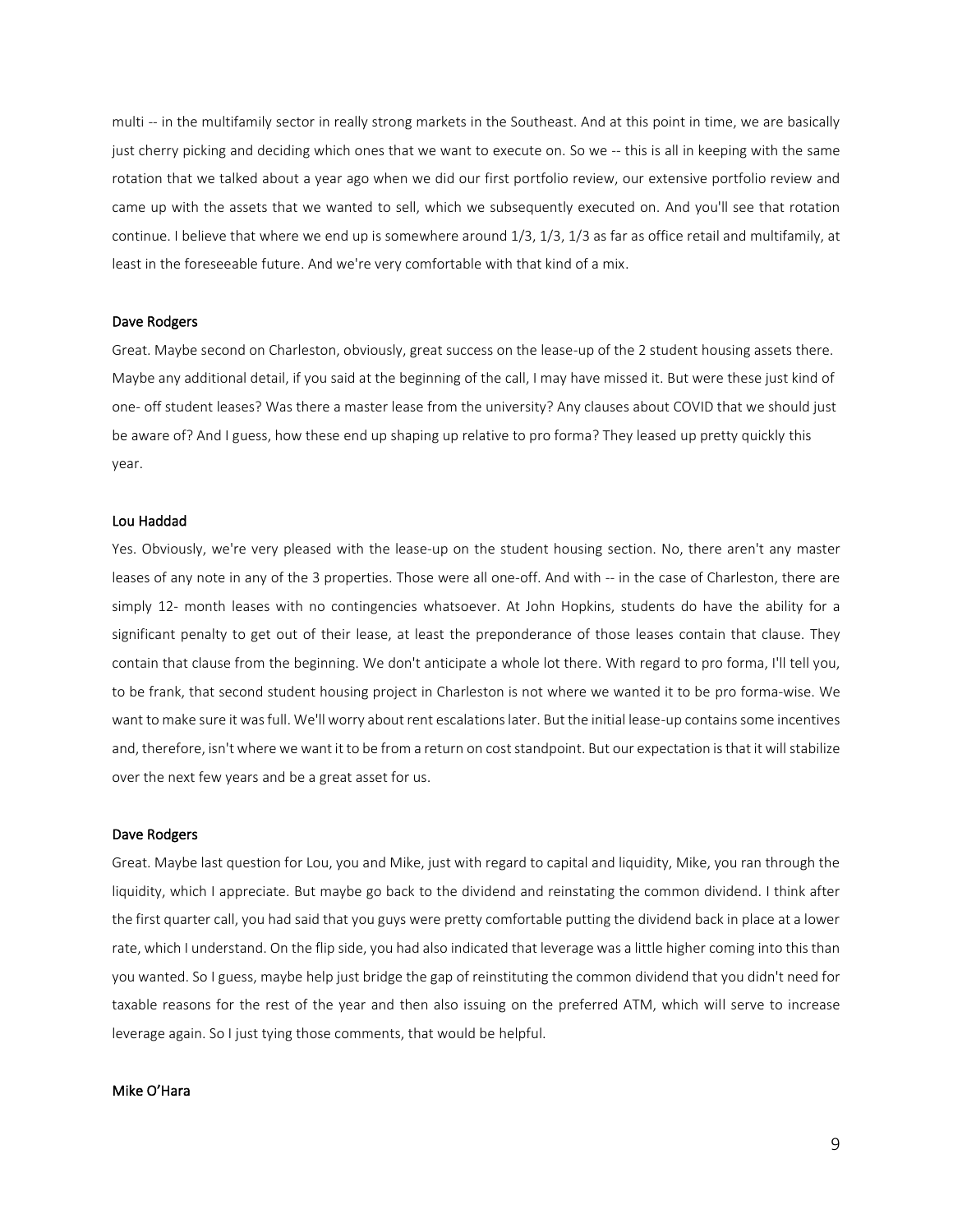Dave, so yes, certainly, the -- we've been focused on liquidity right now, more so than leverage with the bad debt and all, obviously, affecting EBITDA, which is increasing our debt to EBITDA, but that will come back over time as we focus on liquidity. So certainly enhance liquidity position certainly makes us more comfortable on putting the dividend back out to \$0.11 a share. As well as, as our rent collections continue to go up and looking at 96% for April, we now have more -- I mean, for July, we now have more than enough cash flow in order to cover all our requirements that I went through as well as paying the dividend.

#### Operator

The next question is from Rob Stevenson of Janney.

## Rob Stevenson

Mike, have you had to go to cash accounting on any of your tenants at this point that's fallen below the sort of 75% collectibility threshold?

## Mike O'Hara

There's been a change in GAAP recently, Rob, where the new lease as that came out last year. Right now, either deems it's collectible or not. There's no kind of midway anymore. We certainly spent a lot of time going through all our tenants and going through where we thought everybody was going to fall. So certainly, on the \$1.3 million that we wrote off, we deemed as uncollectible and all the associated GAAP that goes with that straight-line rent and et cetera. And we continue that going through and said, okay, what are the tenants we have here, who do we think might come into trouble based on what the economy looks like over the next 6 months. And based on that's where we came up with the projection or we're going to say out there, it's another \$1.5 million we're expecting this year. Now we don't have a crystal ball. That's what we think it's going to be. Hopefully, it's more on the conservative side.

#### Rob Stevenson

Okay. And then how many tenants do you have that haven't paid and where you haven't come to some sort of agreement at this point?

#### Mike O'Hara

Right now, we have -- we got in the deck on Page 28. We've got 16 tenants right now that we expect to collect that we're in some sort of negotiations, but not completely done at this point in time. As of today, that number is down to 14. We've gotten a couple more tenants done at this point in time. We haven't reserved for those bad debt because we expect to get something done.

#### Rob Stevenson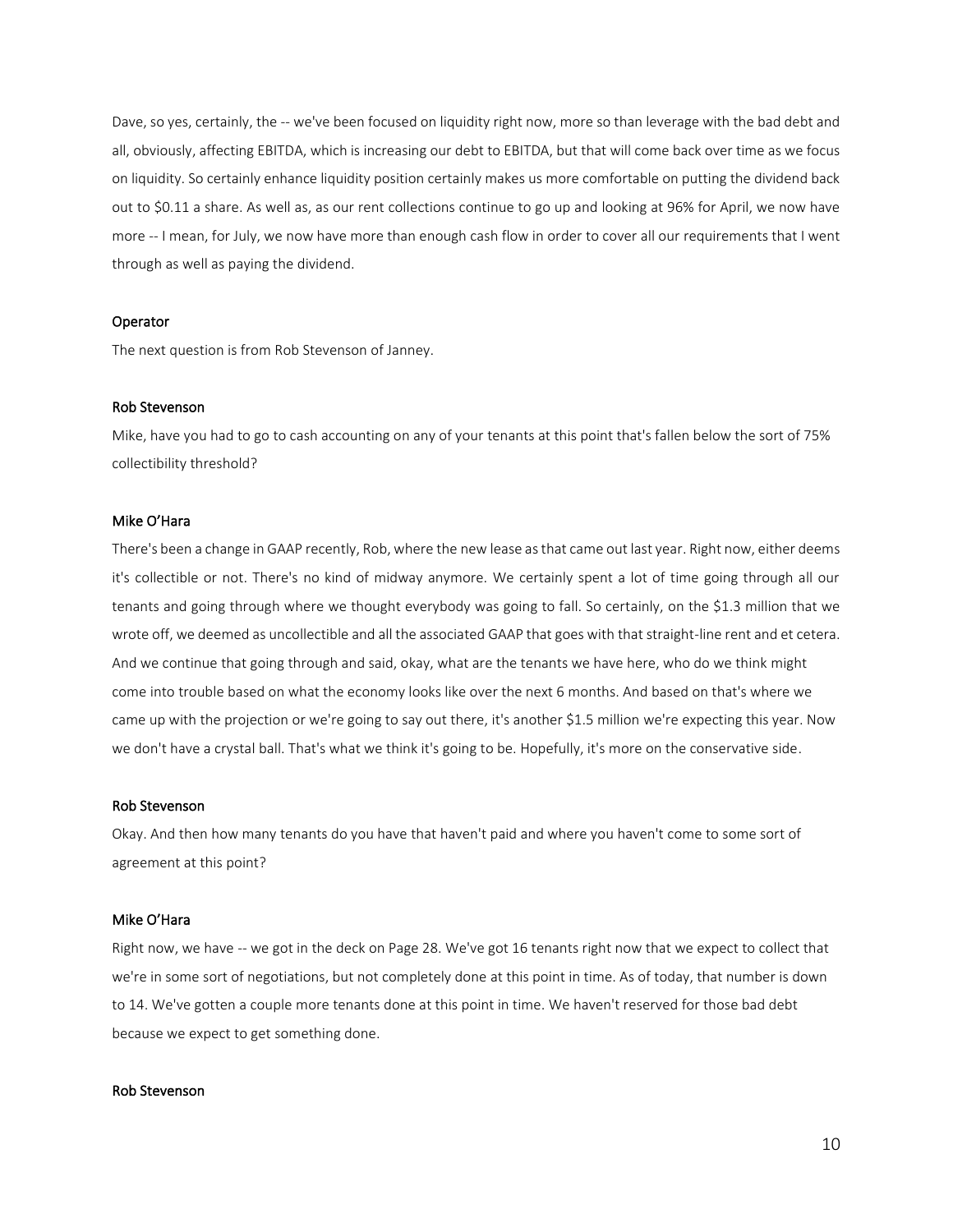Okay. And then how are you guys thinking about restarting development and then possibly having to stop it again if there's another significant outbreak? I mean, are you guys planning to try to get to a threshold that makes sense where you could just stop the site? Is that a situation where you're thinking probably wait to early 2021 until some of this is better known to restart this? How is that sort of coming into play because it's typically depending on the project, where you are on the project, it could be difficult to stop construction again?

#### Lou Haddad

Yes. Yes, Rob, what we suspend -- the development projects that we suspended have not broken ground yet. So had they broken ground, we would not have stopped. We've never stopped a construction project. And as you've seen, all construction sites essentially work right through the pandemic. If we decide to start these, you're looking at 18 to 22 months schedules in terms of delivering. So we don't expect, once we start, to have to stop. And when we deliver nearly 2 years later, our expectation is that the current circumstances will be well over.

#### Rob Stevenson

Okay. And then, Lou, how are you characterizing the WeWork negotiations on their other locations with you and your partners? Are they still -- is it still in negotiation to try to get back some space and reduce the lease? Are they happy and you're happy with them in your other locations? How is that these days?

#### Lou Haddad

Well, again, there's -- I want to make sure we're clear. We have one WeWork location, and that is in Durham, North Carolina. They are open, operating and paying rent. They, along with a couple of hundred of our other tenants, had requested some sort of deferral for a couple of months during the year, and that was all worked out. Obviously, in Baltimore, we negotiated an exit. And our partners, the last location, which tangentially we have through our mezzanine loan with our partners, our partners are in negotiations with WeWork to rightsize that lease. So all the negotiations have been very professional. The guys seem to really believe wholeheartedly in their business model, and we're certainly pulling for them, and look forward to them to continue paying the rent in Durham.

#### Rob Stevenson

Okay. And then last one for me. Mike, what's the sort of max amount of preferred that you'd really want to have as a percentage of your capital stack going forward? I mean how much road do you have to keep issuing preferred before you sort of max out where you want -- where you think it should be as part of the cap stack?

## Mike O'hara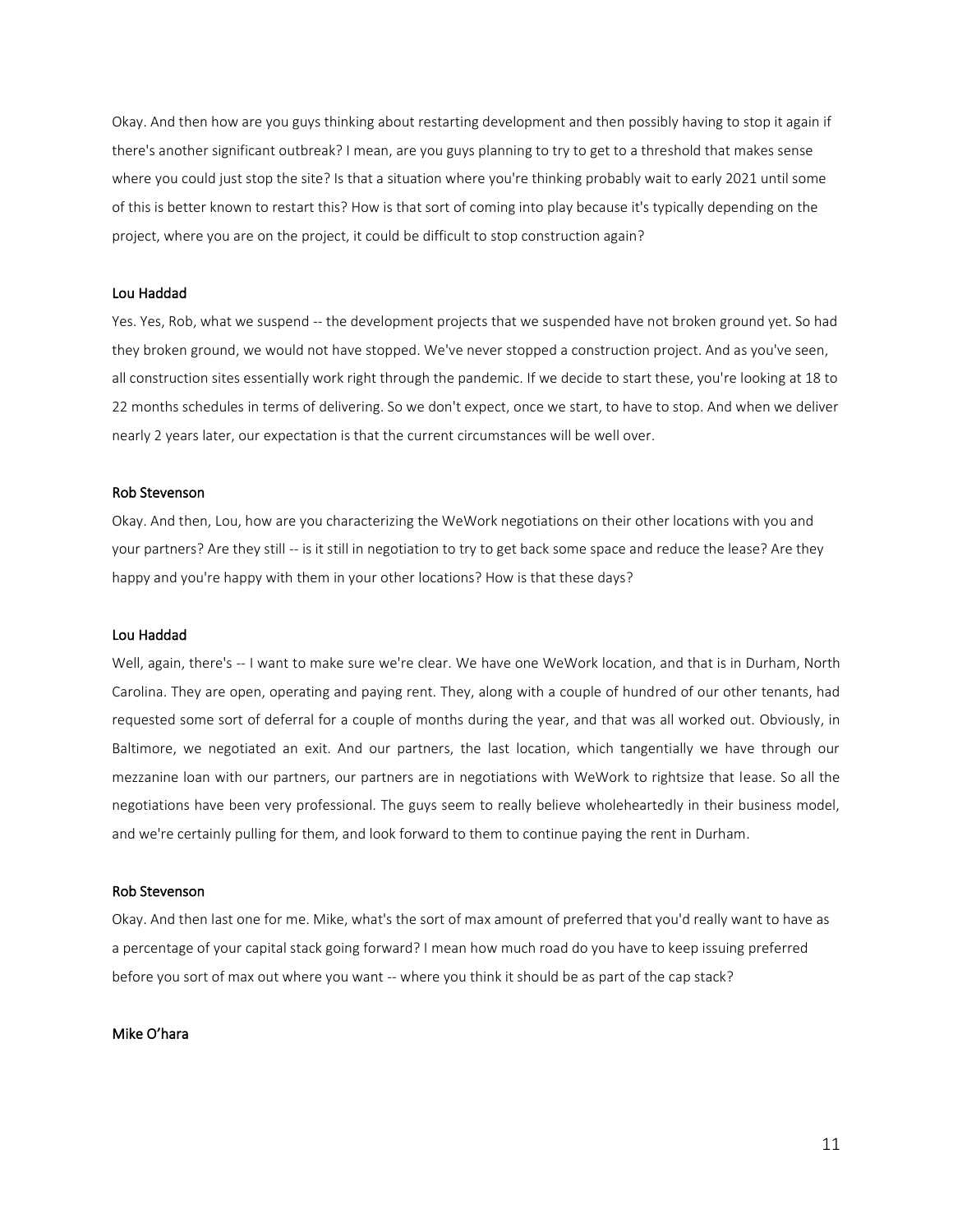Yes. So in the past, we've said we want that to be in the 10% to 15% range, and that's still where we're thinking. Now the only issue now is our market cap is half of what it used to be a while ago. But so if we do more preferred now would be the anticipation of the equity market cap overall increasing, so we stay in that 10% to 15% range

## Lou Haddad

We'd like to think that we're not going to continue trading at 9x earnings. So we'll see.

#### Operator

The next question is from Jamie Feldman of Bank of America Merrill Lynch.

## Jamie Feldman

I guess just sticking with the capital stack, how should we think about where you'd be willing to take leverage as you do ramp up these development projects?

## Mike O'Hara

Jamie, our target range has not changed on that. That is core debt to core EBITDA in the 6x-something range and maxing out in the high-7s x. That's not going to change. We'll continue to manage to that. We will not start the development projects unless we've got the capital to get those underway.

# Lou Haddad

Maybe one thing to keep in mind on our development projects, as I said before, these are 18 to 22 months schedules. The land purchases have already been made, and so you're looking at a very slow ramp-up on any kind of equity need.

## Jamie Feldman

Okay. And then as you do look at the preferred more, which I think you'd said something mid-7s yield, how do you just think about your cost of capital versus the returns on these investments?

#### Mike O'Hara

Yes. So obviously, it would be a mix of debt and equity. Obviously, the equity portion has gotten more expensive. It was an average of 7.4%. But since then, actually, the preferred now is trading above par. So that's certainly going to be helpful on the costs on the preferred side. And on the other side of the equation, the debt side has dropped substantially. So now you're looking at 3% debt. So a mix of the 2. Obviously, you have more debt than equity works out, so the cost of capital works for the development projects we're working at and haven't be accretive.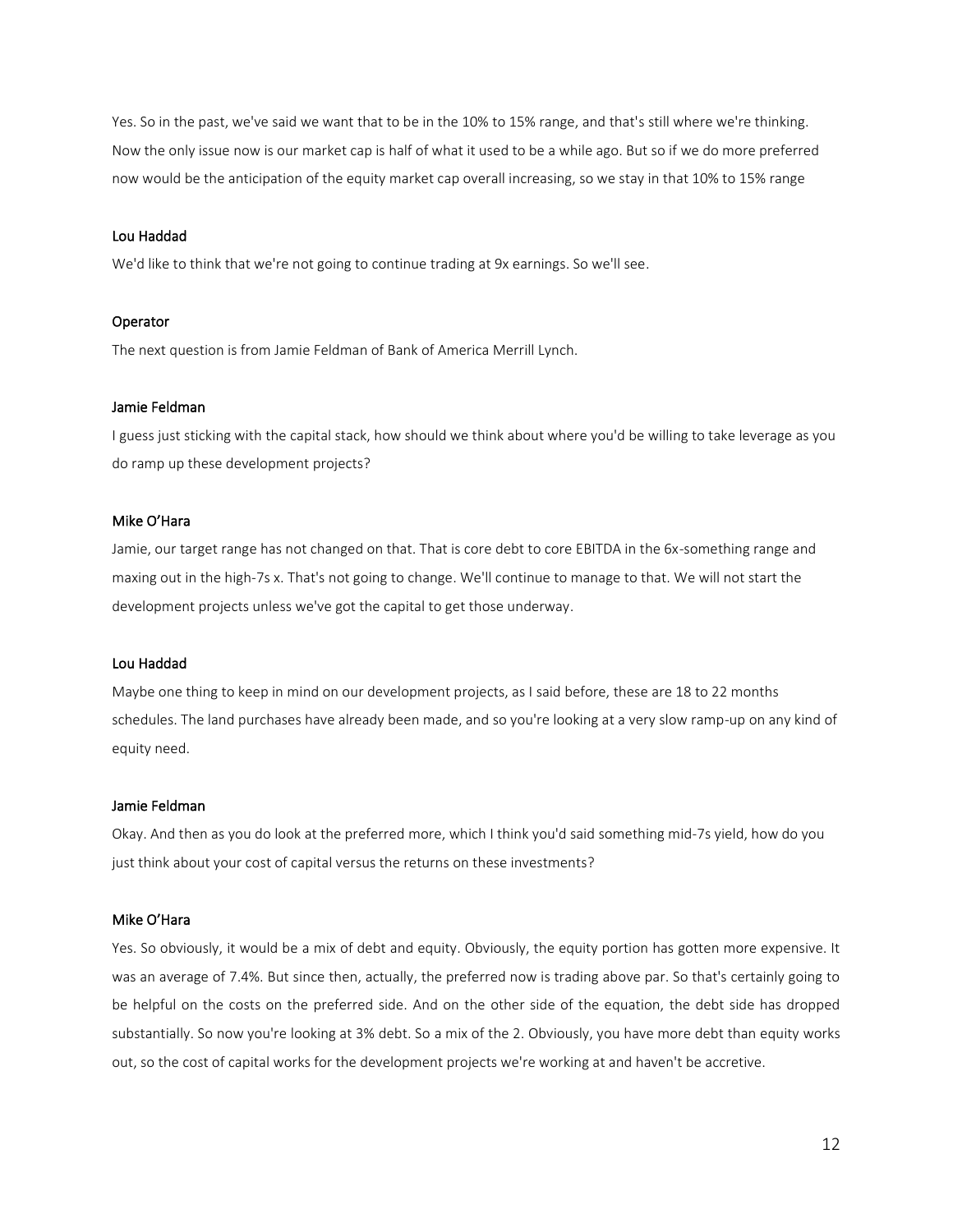#### Lou Haddad

And more important -- perhaps as importantly, obviously, there's no dilution and compilation effect on the preferred.

#### Jamie Feldman

Okay. So would you say your IRRs are not that different than pre-pandemic based on all the moves in capital costs? Or you've actually -- you've seen some lead or projected fleet?

# Lou Haddad

Jamie, like I said earlier in my remarks, we believe it's going to be better. This is, as you guys know and you probably heard me say it too many times, this is our fifth recession. For the first 4, we believe the fifth one is going to be no different. We're going to get a nice discount on construction pricing coming out of it, and that should serve to enhance returns, not by a lot, but by enough to be measurable.

#### Jamie Feldman

Okay. And then heading into this, you had a good amount of retail and experiential retail in the portfolio. How do you think about, I guess, first, the continued potential pain for those tenants? And if you need to flesh any of those out of the portfolio? And then second, just thinking about your business longer term, what the great type of retailers or right type of mix would be?

## Lou Haddad

Sure. Like I said, the percentage of traditional retail is going to continue to fall even though on an absolute basis, it may grow because all of our grocery partners are anxious to expand as opposed to contract. But for us, remember, a large part of what we do is mixed-use. And a large part of mixed-use is having that experiential retail on these ground floors. That's how you enhance your returns on both the office and the multifamily. So that's going to continue to be a part of our portfolio. We've seen this movie before, so to speak. We're going to have to continue working with our tenants over the next several months. We don't believe that on the other side of this thing, that people are going to lose their appetite for going to hair salons and spas and exercise places and restaurants and the like. We think, if anything, that's going to accelerate. And like you guys have heard me say before, you don't build real estate for what's going to happen over the next 6 months. You build it for the long term. And so we believe mixed-use and walkability and less use of commuters is going to be -- continue being a trend. And a part of that trend is having options for people to take advantage of at their place of work and where they live.

# Jamie Feldman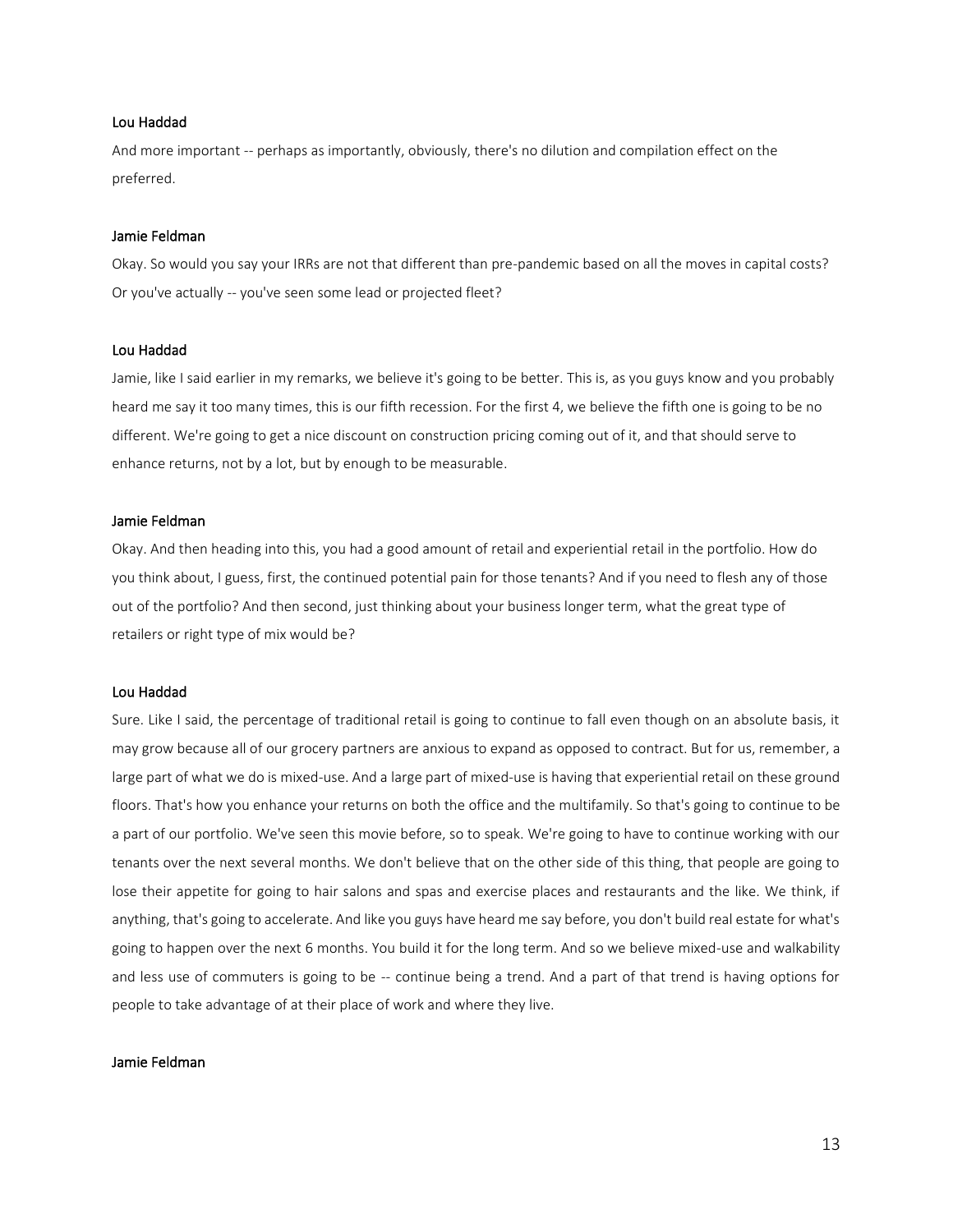Okay. And then just finally, I think you had mentioned more bad debt to come in the back half of the year and lease termination fees. Can you talk specifically about what you expect? And then I'm just curious, why would you -- why wouldn't you have taken it already if you see it coming?

## Mike O'Hara

First off, because they're not bad. At this point in time, we expect to collect. But what we're saying is -- the probability is we're not going to collect 100% of the tenants -- of the rent that's due and some other tenants may go into bankruptcy during this pandemic.

## Lou Haddad

We thought, Jamie, it was important for us to reestablish guidance. We've come to be known for our transparency. We have a lot of information available. We get as much of it out there as possible. And in order to put that guidance out and not having to revise it, we worked really hard on where the low end of the range could be in a worst reasonable case scenario. And that's where you see what Mike talked about potentially within our guidance, we are taking a conservative view of what may happen. And we're hopeful that none of it happens. But we thought it'd be prudent for -- mainly for our analysts to make sure that you knew that we were taking all that into account.

## Jamie Feldman

So would you say that the bad debt is tied to specific tenants or it's more of just a bucket??

# Mike O'Hara

We went through, like I was saying, we went through every tenant and put -- and we went through and say, okay, what is the likelihood of these tenants and just went down through the whole list. And what we came up with is we came up with who we think are the most likely candidates to go bad here between now and the end of the year and went through an analysis and went through a probability and from there, just kind of did a matrix and came up with the number.

#### Jamie Feldman

Okay. And then what about the termination fees? Are those set -- you know you're going to get them? Or that's also speculative?

#### Mike O'Hara

We are in negotiations with a couple of tenants who want to give back some space. And as part of that is termination fees. They're not done at this point in time, but we expect it to happen.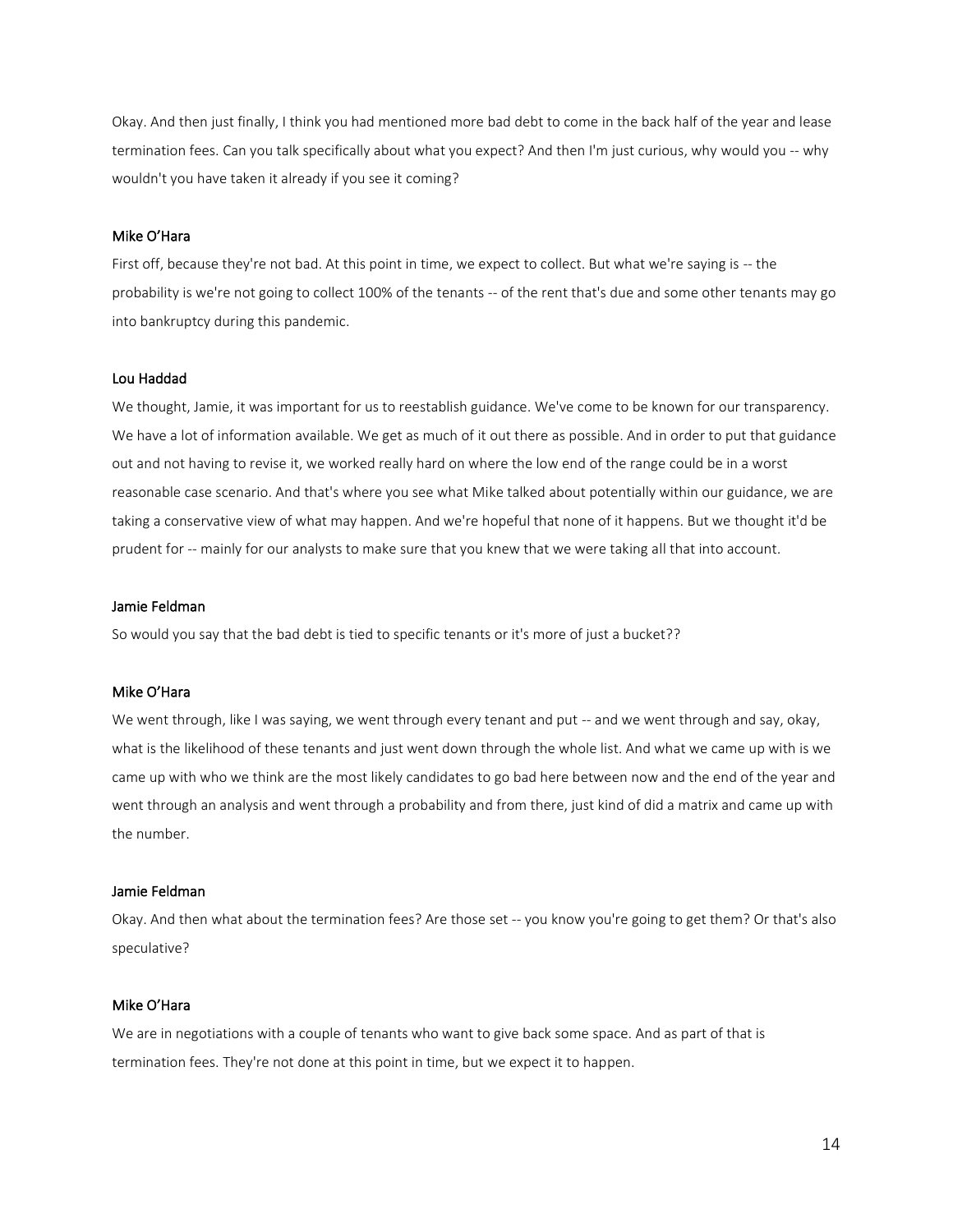# Jamie Feldman

Okay. What's the size?

# Mike O'Hara

The termination fees?

## Jamie Feldman

Yes.

# Mike O'Hara

Net of expenses, we think it could be upwards of \$1 million.

#### Jamie Feldman

\$1 million total earnings impact?

# Mike O'Hara

Correct, yes.

## Operator

The next question is from the line of Bill Crow with Raymond James.

#### Bill Crow

Lou, I've heard your discussion about a \$20 share valuation. And I certainly appreciate your comments about how today's value doesn't come anywhere close to reflecting what you all have built and are building. And so that leads to the question of why you issue any equity at \$12 a share, OP units at \$12 a share, when you wouldn't have done that 4 or 5 months ago and you may not do that 6 months from now. And when you said it was kind of the first opportunity to acquire this particular asset, just talk about how the valuation dynamics would have changed if you had waited 6 months or a year.

# Lou Haddad

I think a lot of things could have changed, Bill. What we were looking at was the ability to get -- I mean, I don't think anybody on the phone has heard of a fully leased multifamily project in a capital city that trades at a 6.75% cap. So when you take the 6.75% on top of charging a 20% premium for the stock price, I think as the CEO of the REIT, we've made a very good deal. Add to that, that is immediately accretive, and we didn't see any reason to wait..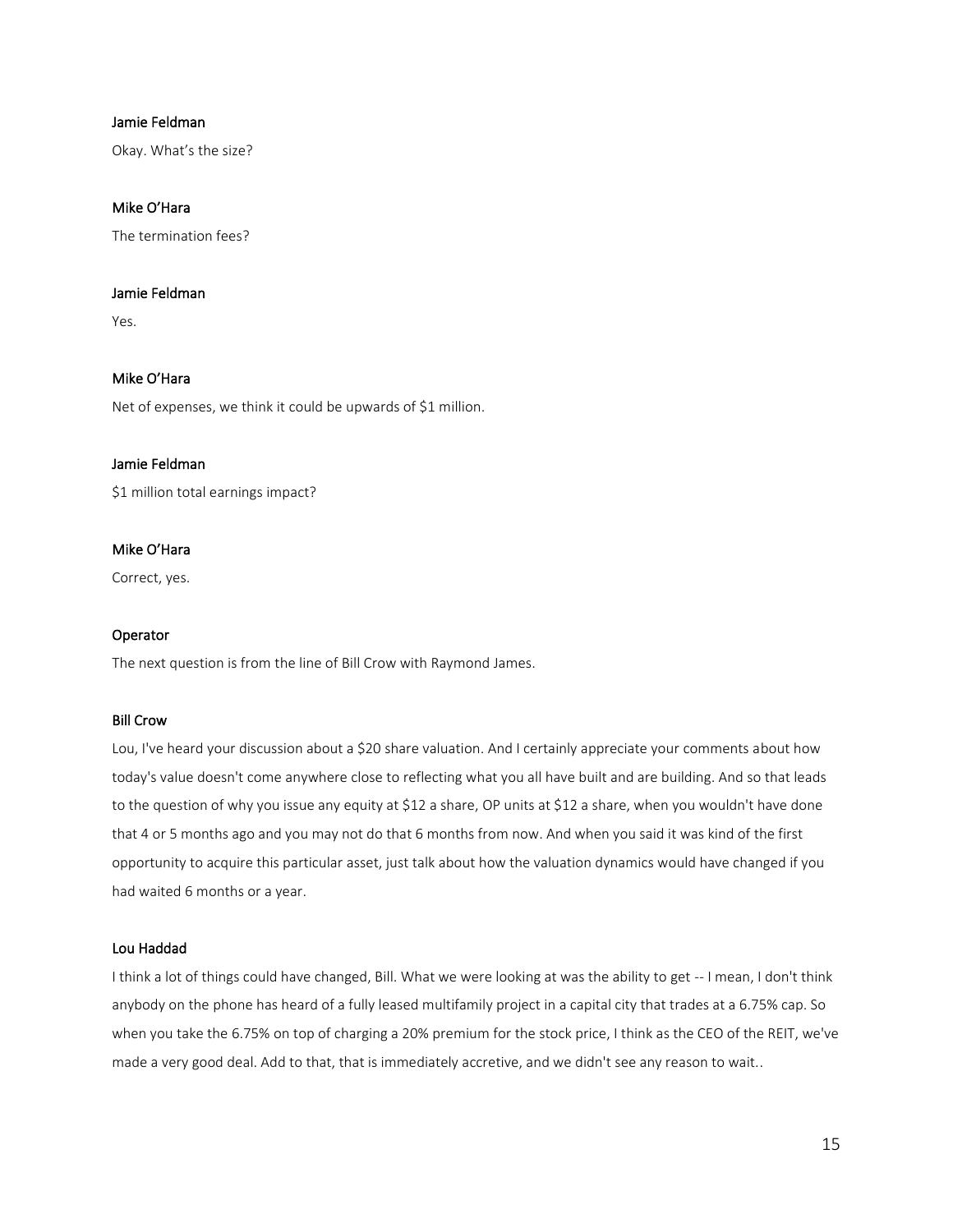## Bill Crow

How many more -- I assume there's no pressure from the partners to have -- I'm out to buy it right now, right?

# Lou Haddad

No, sir. It was initiated by the REIT.

## Bill Crow

Yes. Okay. How many more properties are there that the Board or management team owns interest in that might be a good fit for them and kind of build in that pipeline?

## Lou Haddad

I believe that's the last one. Mike?

# Mike O'Hara

Yes, we have partial minority ownership in a couple of hotels, and that's the last thing we're going to put in the read, obviously. You're a hotel guy, though, but what we want to do

## Bill Crow

And please don't.

# Mike O'Hara

I think that's it. Certainly, there's been -- we've talked about the construction company building the 2 buildings at the ocean front that Lou and I aren't involved in. The Hyatt House at the ocean front in the multifamily property is going up next to it, but neither one of those we have any interest in acquiring.

#### Bill Crow

Got you. And then just bigger picture when you're thinking about shifting increase in your multifamily exposure, you're right, 6.75% cap rate is pretty attractive and really attractive. But do you think you can make the shift kind of a neutral basis, selling retail and redeploying into multifamily? Is that possible at this point?

## Lou Haddad

It takes time, Bill. So like I said in my opening comments, we knew we -- even when the stock was trading at 19 something, we knew long term that we wanted to make this move. We thought it would take a few years because we weren't interested in destroying earnings in the process. This -- obviously, the pandemic gives us the opportunity to accelerate it a bit. But at the same time, we're not looking to retrace our earnings footsteps beyond this year. So we'll